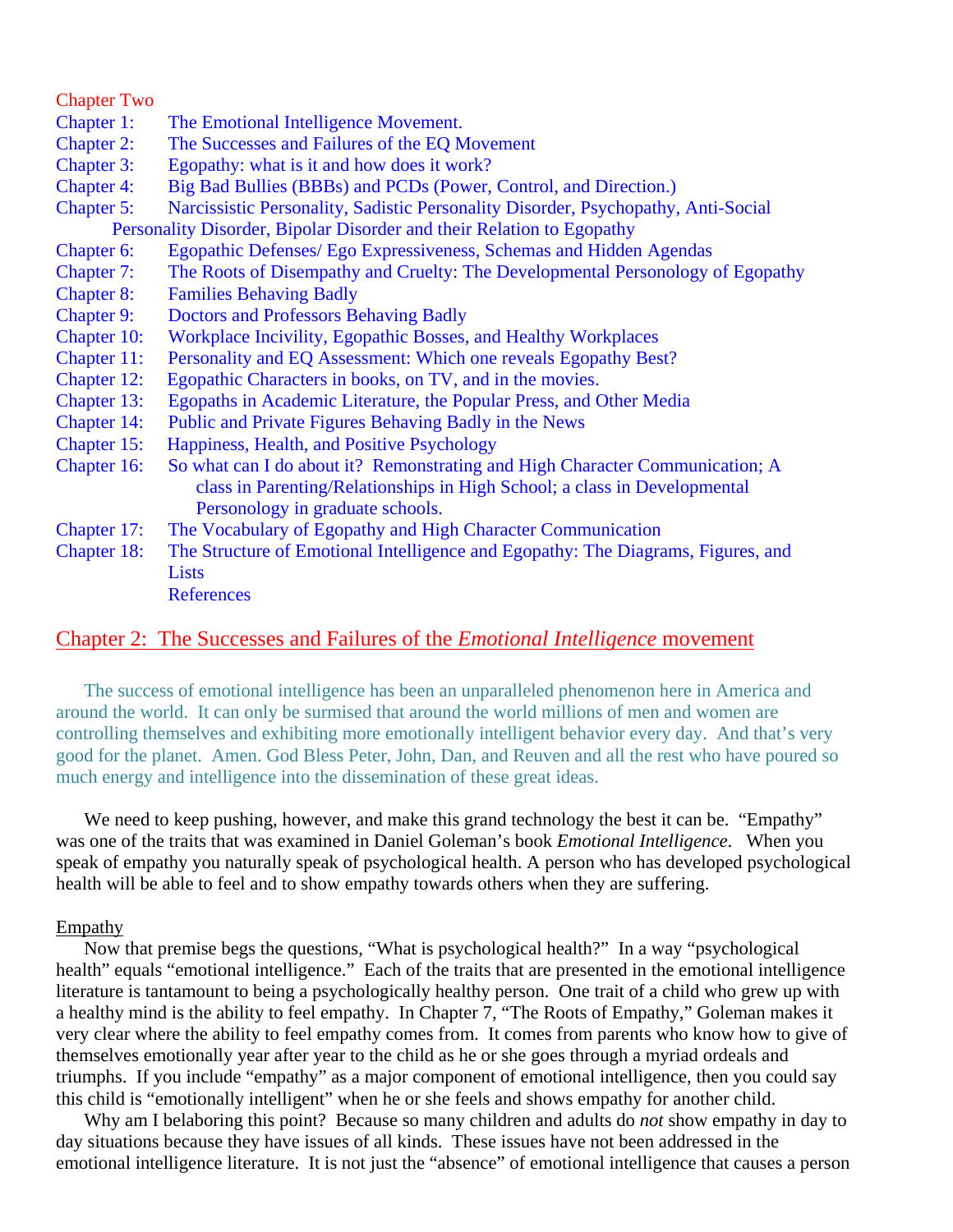to be callous and cruel to another human being, but the *presence* of something as well. That something is a host of long forgotten, repressed, or ignored issues that must be deal with in order to behave with emotional intelligence.

 Donna is the head of marketing department. She had feelings which swirl around inside of her. She is aware of these feelings at times but mostly she pushes them out of her consciousness or deals with them obliquely.

 The literature on emotional intelligence concerns many aspects of EQ. But right here I would like to bifurcate the entire field into two sections: All the pages, chapters and articles having to do with knowing, managing, using, and expressing emotions and the ability to feel concern and empathy for another person who is in pain. The reason I want to bifurcate the field of emotional intelligence is to make it more understandable to the newby who is trying to get a grasp on what it is. I am also doing this simplification because there are so many articles which clearly are equating EQ with high character concern for another person's needs, concerns, and feelings. Then when you pick up another article or quickie assessment of EQ, there is nothing in there about being altruistic or other-directed behavior.

 This lack of a focus on a limited set of constructs throws the field of emotional intelligence into disarray and it has been noticed by more than one psychologist.

# Let's Get Psychical

 The creators of emotional intelligence seem to have overlooked the feelings of guilt, remorse, compunction, and regret. Each of the major theorists of emotional intelligence includes a component of "knowing" what you feel. These feelings can be "jealousy," "sadness," "disappointment," "frustration" or any other feelings that are not necessarily indicative of being an unkind or uncaring person. Salovey and Mayor say we can utilize these emotions to make good decisions, thereby showing we have "good emotional intelligence." Utilizing these "non-moral" emotions is all fine and good. But when people get into conflict, when parties don't agree, when factions become aggressive, it's time to get into the psyche in such a way that understanding stems the tide of violence and aggression.

 Ethical includes not doing something which will put you at an unfair advantage over others or in a position where your are "taking advantage" of informed others which then leaves them feeling hurt, betrayed, mislead, and/or abused. "Moral" behavior tends to be more focused on religious or existential themes. In the extreme, these behaviors have only to do with breaking God's laws. It would be considered "immoral" to have sex outside of marriage, to eat meat on Fridays, to eat pork on any day of the week, or to fail to comply with the rules concerning daily prayers. This heavy emphasis on the religious aspects of the word "moral" makes the word difficult to use when speaking about treating each other well. John Bradshaw seems to do just fine using the phrase "moral intelligence" in his new book *Reclaiming Virtue.* That's okay.

 However, in the daily use of the word "moral" and "ethical" it seems pompous and hyperbolic to say that our supervisor was being unethical or behaving "immorally" when he withheld information from us. (where is the story of the woman who was targeted and fired because of having information withheld?) We really need a word that simply means "unkind," "uncaring," and "inconsiderate." What the person did hurt the target's feelings. Their behavior robbed the "target" of her or his needs in the relationship. (see the chapter that lists our "basic human needs."

The person "needed" to have a boss that filled her in on all pertinent information. The boss did not do that because he had developed a "psychodynamic psychosocialism" about her. He was in the middle of "acting out" his unresolved issue from his past "onto" his targeted person. This is egopathic behavior.

 If we call this behavior "egopathic," now we have a word to use to describe the "unkind," "uncaring, "inconsiderate," behavior we were just talking about. But we still don't have a word that sounds like we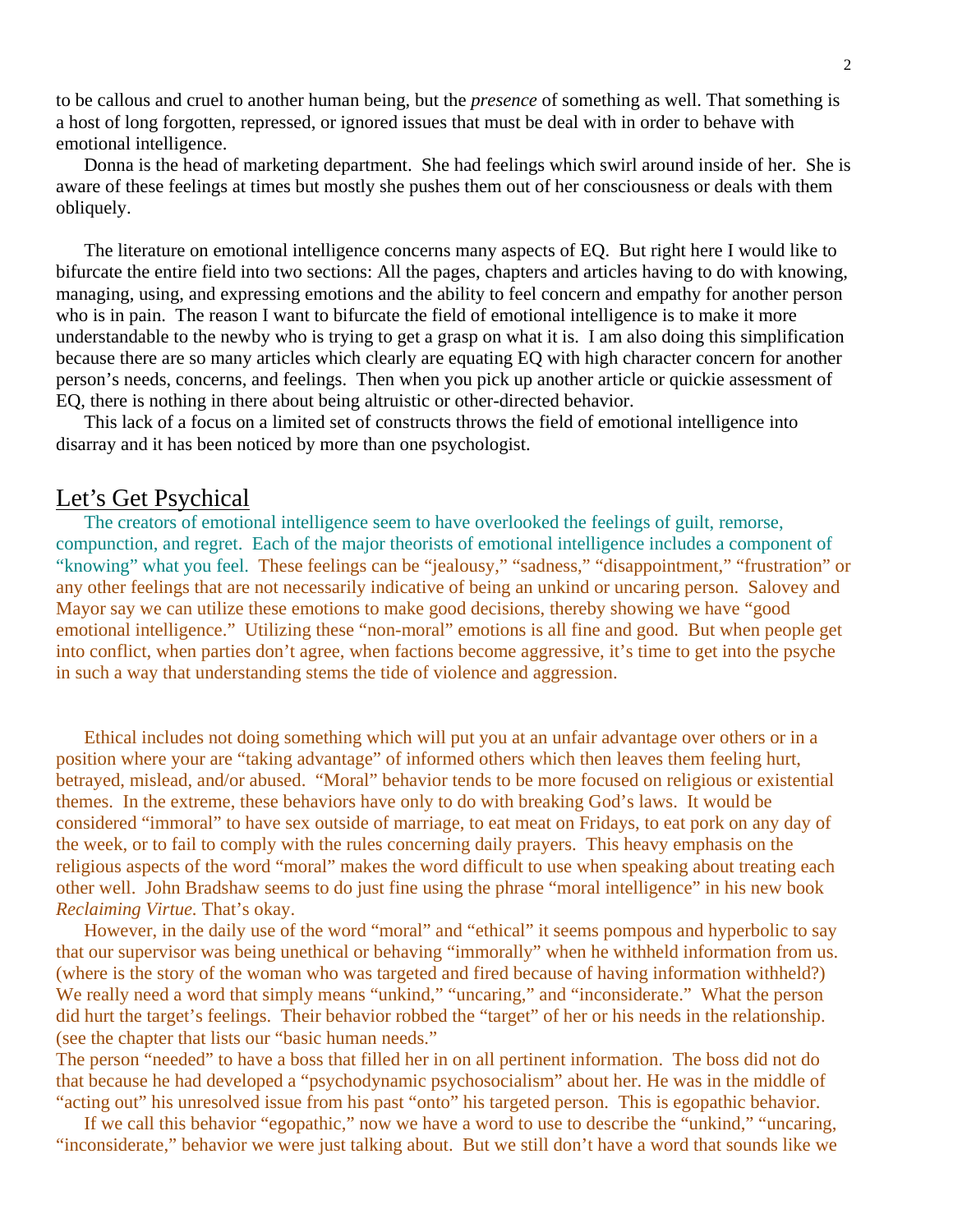are not slinging "psychobabble mud" at the other person. "He's being so egopathic," just makes the person using the term sound a little "psycho" him or herself. So we are still left without a word that gently and yet firmly describes the actor's behavior as inconsiderate and, therefore, inappropriate.

 "There," you might say. "There's the word: inappropriate." Yes, I have used that word as well, but the other person is just left feeling like you are being "defensive" and utilizing a very common word, "just to get back at the accuser or punisher." It is never impressive when a person is "getting back" at someone. We need a word that describes the "unkind" behaviors in such a way that the listener thinks, "Oh, really? They acting in *that* way? Wow. That's not good. We'll have to look into that." In my years of working, I have seldom gotten the sense that the descriptions I used elicited that response from my "person-in-whom-I-had-invested-hope." The person almost always came back with a response that revealed they were unmoved by my complaint about my boss's/coworker's behavior.

#### Emotional Intelligence and "Knowing" Your "Unkind" Tendencies

 A person with emotional intelligence is expected to "know" his or her feelings about the "unkind" behavior they exhibit. Having those feelings buried or repressed should be considered a sign of low emotional intelligence. This way of thinking has been expounded by Sigmund Freud and Carl Rogers and many others for many years. Why are the EQ gurus ignoring them? As I was writing this book Daniel Goleman published yet another book entitled, Social Intelligence: The New Science of Human Relationships. (Bantam). This is interesting that he would now go back to the origins of emotional intelligence, that of Thorndike who in 1927 named an important intelligence: social intelligence. Most of the stories of emotional intelligence in the literature are actually stories of "social intelligence." The originators of emotional intelligence, Mayer and Salovey, are the theorists who initiated the focus on using one's emotions to make good decisions and knowing, managing, and expressing emotions. Neither focus (emotional vs. social) is "wrong" nor "right," they are both of equal importance and are complementary.

 The books about EQ have begun to win converts by the thousands. Industry is beginning to take notice. Hundreds of consultants are being hired by companies to teach their employees better interpersonal skills and other traits of the emotionally intelligent. Is it improving the skills of employees? There is much debate but the training does seem to help. The presidents and CEO's are finally able to see where the problems of low motivation or conflict lie. They are embedded in the employees' low emotional intelligence.

 In a Newsweek article it was pointed out that some people with "an EQ of a toad" were becoming successful. If it takes high emotional intelligence to succeed, how were corporate reptiles with low EQ succeeding with promotions and productivity? The answer is very clear. They are succeeding because their attractive traits coexist with their unattractive traits and no one knows what to do about them. The disruptive, unhealthy traits have a nasty habit of trailing along hidden behind the dynamic, impressive traits. The executives who score high on Holland's test on the "Enterprising" tend to also score high on the "reptile" scale, as well. In the MBTI handbook called "Gifts Differing" there is a page devoted to the "shadow side" of personality. This needs to be explored further.

#### Social Intelligence

 Is it fair to compare one's emotions to one's underlying issues? I wrote to Mayor and Salovey and asked this question but they have not responded to my inquiry. When people exhibit the kind of behavior Goleman shows in his book Emotional Intelligence, the astute reader can see this person is suffering from what Jeanne Segal called "unfelt feelings." (Raising Your Emotional Intelligence) What does she mean by "unfelt feelings?" This phrase has a long history in psychology which dates at least as far back as Sigmund Freud. He began to speculate that his patients' current symptoms of hysteria were related to their early childhood experiences. He surmised that these early experiences created too much anxiety to be dealt with at the time so they were pushed underground into the "unconscious." This process was called "repression" and is considered one of the" ego defenses". This submerging of these memories may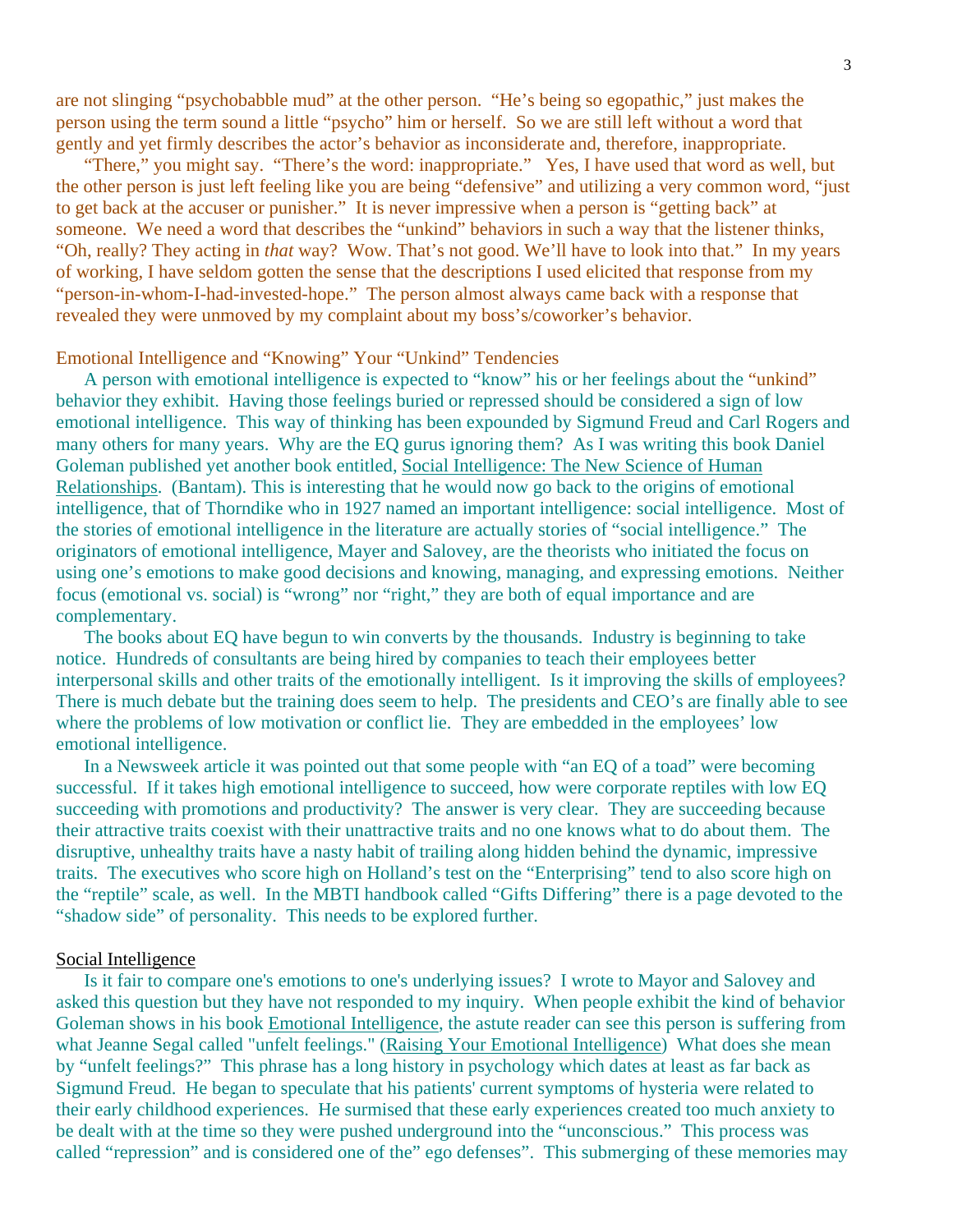have gone unnoticed for these victims of childhood abuse had it not been for the phenomenon of "symptom displacement." These memories from childhood may have been forgotten consciously but they retained the ability to generate psychological symptoms, nonetheless.

#### What is Emotional Intelligence?

 Emotional Intelligence is 1. Knowing what you feel; 2. Understanding what you feel; 3. Being able to manage those feelings and emotions; 4. Being able to communicate what you feel; and 5. Being able to care about others' feelings, heartaches, and disappointments.

Five Basic Emotional Intelligence Feelings. Can you feel them? If you feel these too strongly, that's not emotional intelligence. If you feel them, understand them, and manage them well, that's emotional intelligence.

- 1. Anger
- 2. Happy (High happiness is not "EQ")
- 3. Anxious, Fear
- 4. Sad, Depressed
- 5. Empathy and Recognition (for when others feel the above feelings)

 In Chapter Four of Raising Your Emotional Intelligence, Jeanne Segal asks, "What do you do with a feeling you'd like to give away? (p. 78). Segal answers the question by saying that if you get rid of the emotion before you fully process and/or embrace it, 9 times out of 10 it will lead to shaming behavior or blaming behavior, "twin bogeymen of a low EQ." I would like to say here they are twin bogeymen of egopathy as well (see Ch. 3).

 Being very angry, even rageful, and expressing it in a way that is very annoying and abusive to those you love or work with certainly would be a sign of emotional disinhibition and indicative of poor management of emotions which is antithetical to emotional intelligence. Goleman goes on to give the management of our emotions a name: the Greeks called it *sophrosyne.* This was translated by Page DuBois to mean "care and intelligence in conducting one's life." I wonder if that is a good word to adopt to capture the opposite of low emotional intelligence. Used in a sentence it would be, "I could tell by his denial of having been hurt that he was not a *sophrosyne*." I would like to suggest the word "altrucharacteristic"\* as an adjective to describe the personality style and behavior which is indicative of emotional intelligence.

\*Altruistic and high character is combined to form a new word.

 Chapter Five of *Emotional Intelligence* Goleman says that we *should* be able to balance our good and bad emotional experiences. But here's the 64,000 dollar question. How can some people balance these emotions without much trouble and others have such a difficult time?

Again, Goleman reminds of the Plato's words

In that answer lies the roots of animosity, enmity, and emotional disempathy. Yes, Goleman called his Chapter 7 "Roots of empathy." But in the chapter he focuses on those who have empathy and a few people who do not have empathy. What's the bridge here?

 Everything that is said about emotional intelligence is true. It is what is NOT said that creates a problem. The *real* day to day problem is not just low emotional intelligence. The real problem is the lack of people's ability to know, understand, manage, and express their ego defensive behavior and ego expressive impulses. This way of thinking is called "psychodynamic" which borrows heavily from Freud's understanding of the human mind.

EI Abilities of Knowing, Understanding, Expressing, Managing, Empathy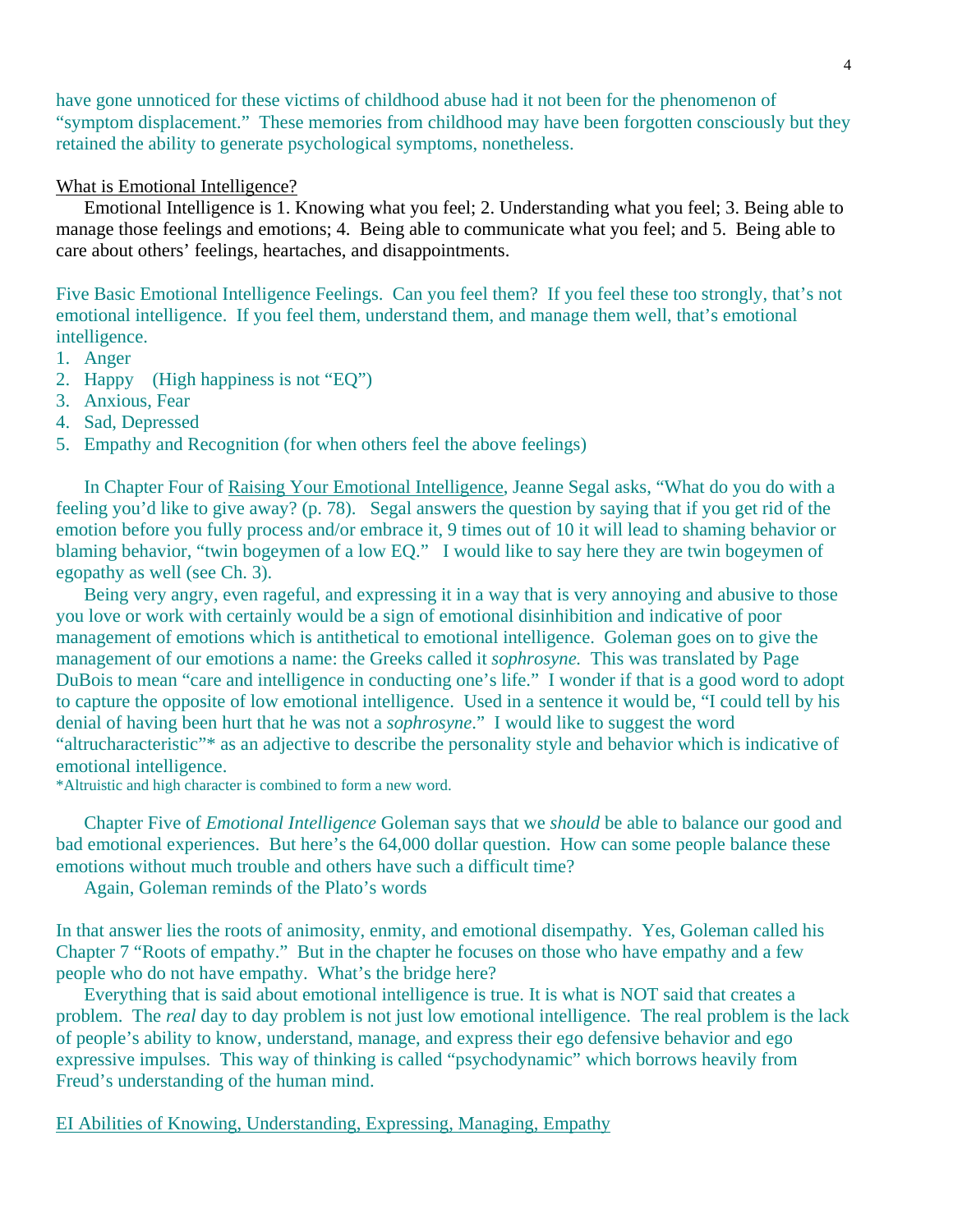As the five abilities go up in Emotional Intelligence so go up certain interpersonal ABILITIES (that's the hypothesis)

The ability to care (not just being empathic) caring about the others' point of view caring about the others' explanation caring about the others' needs and not assuming negative traits in the other person (attributional errors).

Able to calm the self enough to not have anxiety about the situation not control the conversation not control the situation not control the outcome to meet your own agenda

These are half social skills and half emotional intelligence

# The Moral Element

For thousands of years men and women have been trying to understand how to describe a man of good character or "virtue." Society has come down to three ways of describing a person who is impressive, trustworthy, and good. The list starts off with the most easy to see indicators of personality: physical size and appearance, in other words, presentation. But these indicators have the lowest validity. As you move down the list they get more difficult to see. The first one, Presentation/Appearance, you can size up in five minutes. The second indicator, traditional lifestyle, might take you an hour to discover. The third one, Conscientiousness (Holland), would take a month or more of working with the person to get a feel for his or her tendency to be late or on time, to be diligent or avoidant, to be persistent or given to faltering at a task. The last category, Conscientiousness (according to Jane Loevinger) indicates that a person is willing to make the tough decision to "do the right thing" (like Huck Finn in the Mark Twain classic.)

| Four Levels of               | In Maturity                    | In Character                                      | In Emotional            |
|------------------------------|--------------------------------|---------------------------------------------------|-------------------------|
| Indicators of "Maturity"     |                                |                                                   | Intelligence            |
| Presentation/appearance      | Gravitas/looks/SE              | Seems strong                                      | Calm emotions           |
| <b>Traditional lifestyle</b> | Spouse/house/kids              | Sound money                                       | Control of emotions     |
|                              |                                | attitudes                                         |                         |
| Conscientiousness            | Gets work done well            | Is serious about work to                          | <b>Able to Motivate</b> |
| (Holland)                    | Follows through on promises    | be done, tasks to be<br>completed, not a slacker. | Oneself (Bar-On)        |
| Moral                        | <b>Conscientiousness means</b> | Moral behavior                                    | Moral (empathy)         |
| Conscientiousness (Jane      | having a conscience.           |                                                   |                         |
| Loevinger)                   |                                |                                                   |                         |

Moral behavior means truly caring about the welfare of others. It means putting oneself second when someone else is in dire need, as far as one is able. Behaving in a generally moral manner means that you do not have (or at least have controlled) any personality traits that might be found in Axis II in the Cluster B set of Personality Disorders found in the DSM. Moral behavior is the opposite of egocentrism.

## Issues vs. Feelings

When a person displays emotional intelligence, it means two things: It means they behave in a moral